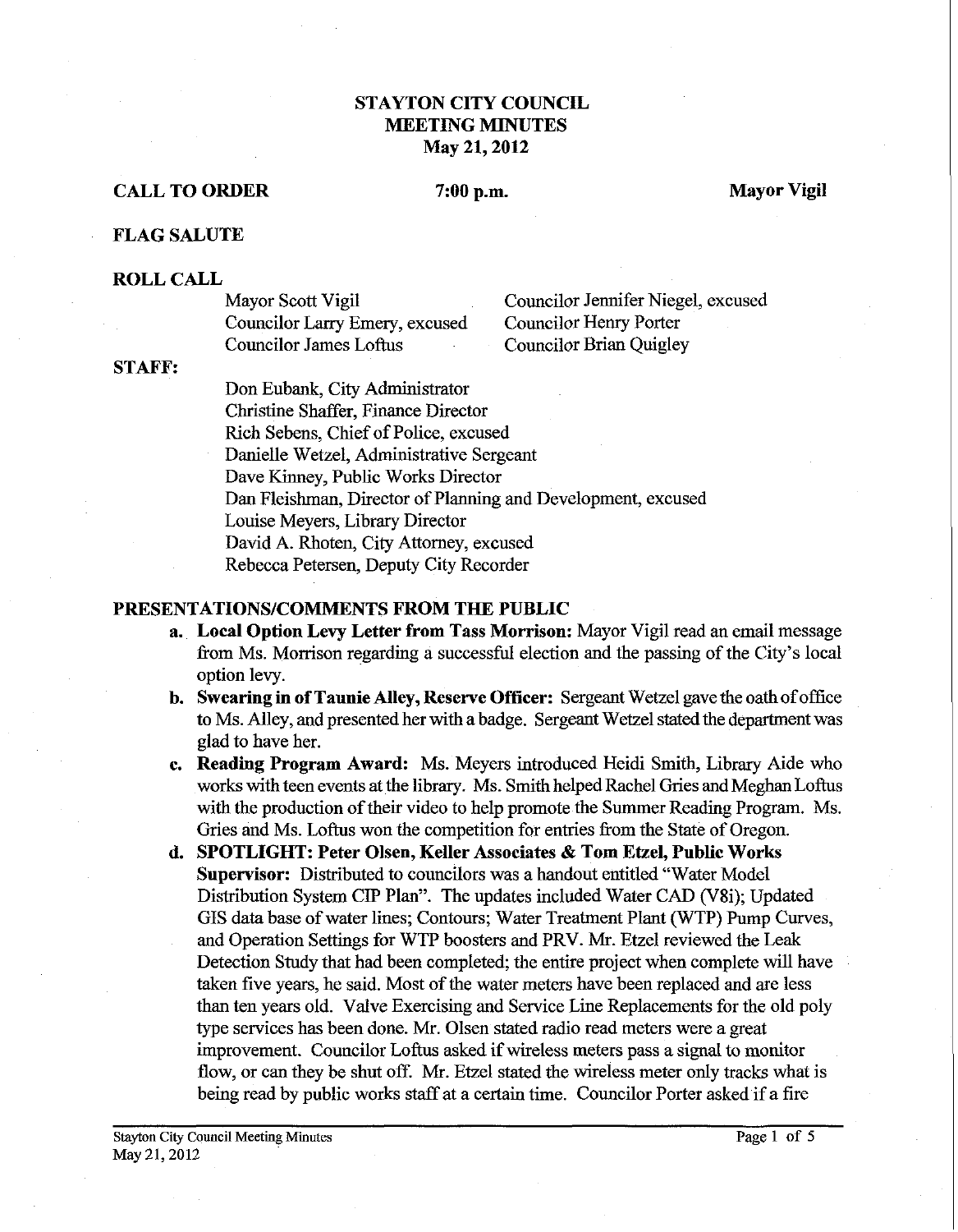hydrant would be placed on a two to four inch line. Mr. Etzel stated a hydrant line needs to be eight inches or larger to give adequate flow for fire protection and insurance purposes. Mr. Etzel gave a demonstration of what a typical meter is and how it reads. Referring to the fire hydrant replacement costs, Councilor Quigley asked if it covered all three priorities. Mayor Vigil stated his concern that if the City is monitoring water usage (higher or lower) a paranoia could arise from the citizens that the City is monitoring their water usage rather harshly. Ms. Shaffer stated that currently the City notifies citizens if they have high water usage, so they can monitor the situation for a possible leak.

### **ANNOUNCEMENTS**

- **a.** Additions to the Agenda: Mr. Eubank stated the only item added was the letter staff distributed from President Mary Wallace, Friends of the Pool, Annual Report.
- **b. Declaration of Ex Parte Contacts, Conflict of Interest, Bias, etc.** None

## **CONSENT AGENDA**

- **a. Council Meeting Minutes of May 07,2012**
- **b. CCRLS Amendment to Intergovernmental Agreement**
- **c. Resolution No. 883** & **Resolution No. 884, Certifying Eligibility and Electing to Receive State Revenue Sharing Funds**
- **d. Resolution No. 885 Establishing Fund Balance Policies required by GASB54**

Mayor Vigil pulled item a. of the consent agenda.

**Motion:** From Councilor Porter, seconded by Councilor Quigley, to approve the consent agenda items b, c & d. **Motion passed: 3:O.** 

Referring to page one of the draft minutes, Mayor Vigil stated his intent was to say that if an established business in town goes door to door, they should not be required to get a permit; he asked that the minutes be amended to reflect his intent.

**Motion:** From Councilor Loftus, seconded by Councilor Quigley, to adopt the May **07,2012**  meeting minutes **as** amended. **Motion passed: 3:O.** 

## **PUBLIC HEARING**

#### **City of Stayton Revenue Sharing Hearing**

- **a. Commencement of public hearing:** Mayor Vigil opened the public hearing and read the opening statement.
- **b. Staff Report:** Ms. Shaffer reviewed the staff memorandum included in the packet materials.
- **c. Proponent's Testimony:** None
- **d. Opponent's Testimony:** None
- **e. General Testimony:** Sharon Goodman, Peer Court Coordinator stated she had beenthe coordinator for two years in Stayton. Previous years the City had provided some type of funding for Peer Court. This year the program served *65* youth in Peer Court, 44 of them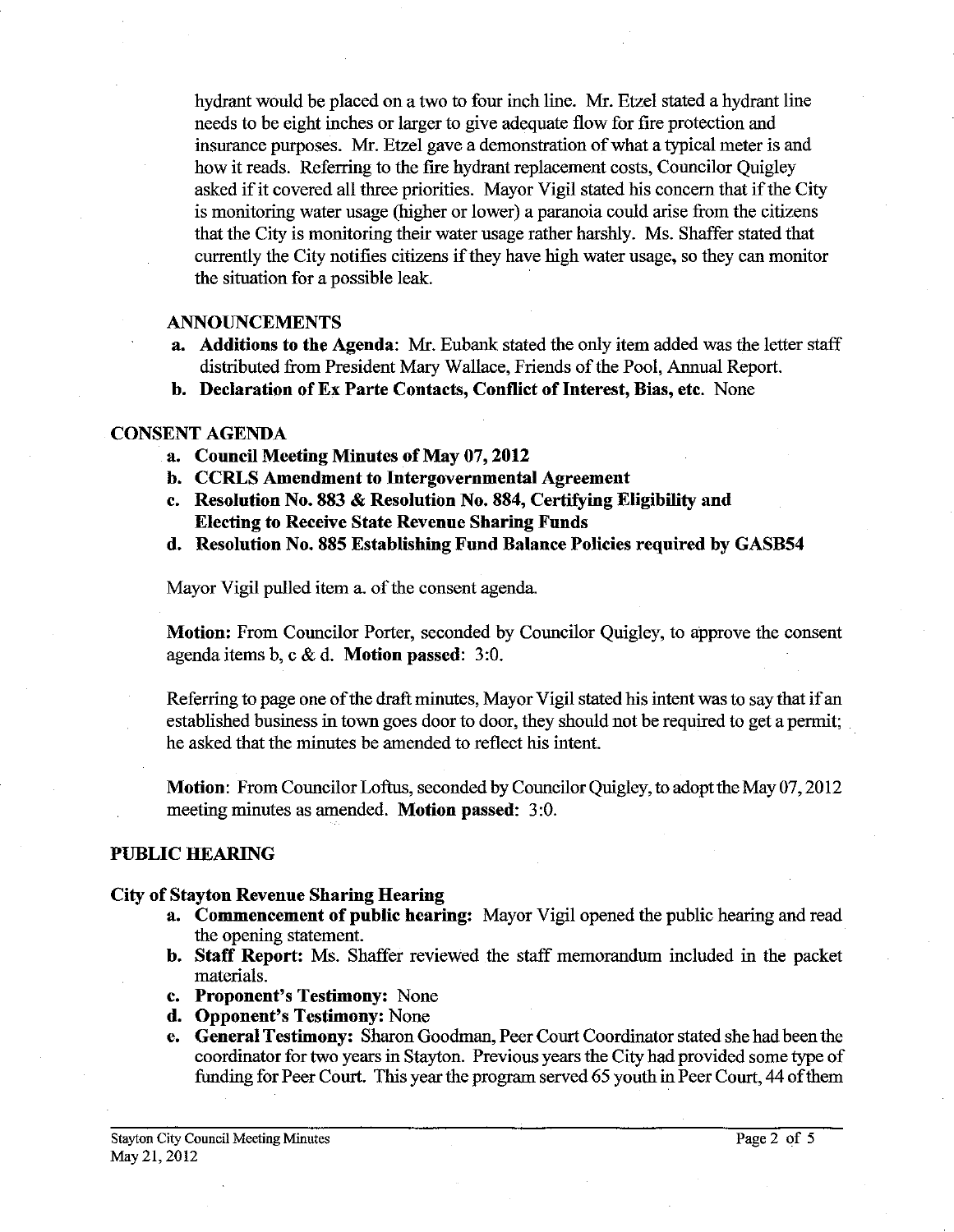fiom Stayton, and only one was recidivism. The program currently has received funds from Aumsville, Sublimity, Mill City, Lyons, FrankFoundation, SCTC. Hours given to Stayton from community service was 1,132, and a large amount of volunteer hours were also given. The youths' age they serve is from 8 to 18 years old. Ms. Goodman stated she hoped the City would be able to help with fundimg so the program could keep going.

- **f. Questions from the Public:** None
- **g. Questions from the Council: In** response to a question as to how Stayton compares in their giving to other jurisdictions, Ms. Goodman stated other agencies had given from zero to \$300. Councilor Porter asked what the program's biggest expense was; Ms. Goodman stated salary was the largest expense. Those coming through the program are charged a \$50 fee, but are not turned away if they cannot pay, she said.
- **h. Staff Summary:** None
- **i. Close of Hearing:** Mayor Vigil closed the public hearing at 7:56 pm.

#### **UNFINISHED BUSINESS** -None

### **NEW BUSINESS**

#### **Property Acquisition re: Lau Property Adjacent to WTP**

- **a. Staff Report: Mr.** Eubank reviewed the staff memorandum included in the packet materials, regarding the offer to purchase the "back lot" of the Lau's property at 308 E. Water Street, which adjoins the City's property. The Lau's have used the property in the past for a garden spot. In checking with the Assessor's office they said nothing to warrant a re-assessment of the property. A Hydrologist report was not done, but if the Council deems it necessary it can be scheduled, he said.
- **b. Council Deliberation:** Councilor Loftus stated his concern that if the City was planning on using it as a source for water, an assessment of the property needed to be completed prior to purchase, and could be made part of the purchase agreement. Mayor Vigil stated the property had been used as an orchard and he did not feel personally that the land would be contaminated. Mr. Etzel stated that annually the City perfoms testing on the wells for Synthetic Organic Contaminants (SOC) and Volatile Organic Contaminants (VOC), the results have been good with the outcome being no contamination. In response to a question as to how much a test would cost, Mr. Etzel stated approximately a couple hundred dollars. Councilor Porter stated he was more concerned with up stream users and what they could be putting in the water. Mr. Kinney stated that very low levels of arsenic have shown up in the water from the Opal Creek Mining, but a small amount of arsenic in the system is considered normal.
- **c. Council Decision:**

**Motion:** From Councilor Porter. to authorize the City Administrator to execute the Offer to Purchase Real Property of vacant land and complete the purchasing process in the best interests of the City of Stayton. **Motion dies for lack of second.** 

**Discussion:** Mr. Eubank suggested the Council let staff execute the offer to tie up the property, then the City could do their due diligence. Councilor Loftus asked what escape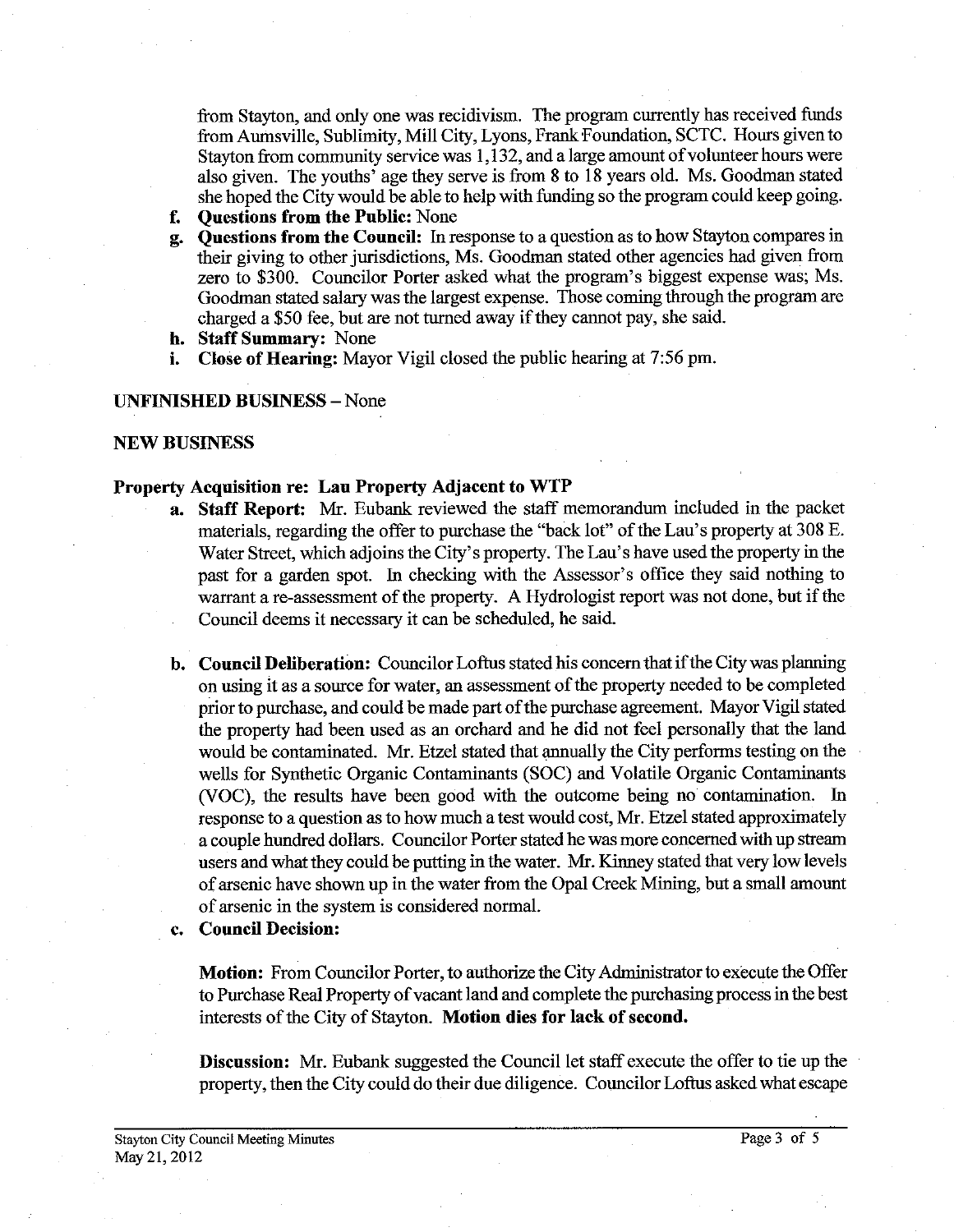clauses would be written into the agreement if the City finds that contamination does exist. Mr. Eubank stated the offer could be for a term of 60 days to satisfy everything, if that is not enough time a 30 day extension could be added.

Motion: From Councilor Loftus, seconded by Councilor Quigley, to authorize the City Administrator to enter into a contractual agreement to purchase the 0.5+ acre of the Lau Property, subject to the City's due diligence to conduct testing within 60 days, to meet the needs for City drinking water. Motion passed: 3:O (Loftus & Quigley, yes & Porter stated he was present)

## STAFF/COMMISSION REPORTS

### Finance Director's Report

a. Monthly Finance Department Report: Ms. Shaffer reviewed highlights of the monthly finance department and stated the City was watching their spending and being resourceful.

### Chief of Police's Report

a. Statistical Report for April 2012: Sergeant Wetzel stated that burglaries and car thefts for Stayton have increased significantly, and the police department is actively working on the cases. The Stayton Police Department partnered with the Police Advisory Board and the School District, to put on a Bike Rodeo for the Safe Routes to School grant. She pointed out that throughout the year the department gives out free helmets to those children in need, which is funded out of the Kids and Community Fund. Traffic accidents have increased in the community, out of 32 accidents 10 were preventable, she said. Councilor Porter suggesting monitoring traffic in the morning of parents rushing their children to St. Mary's School, and driving quickly. Councilor Quigley asked how often the department conducted follow-up visits to establishments where drug paraphernalia was sold. He suggested that the department check on a particular site, as it appeared to him that the paraphernalia was again being sold.

### Public Works Director's Report

a. Monthly Operating Report: Mr. Kinney reviewed Tenth Avenue improvements, and how the project is progressing.

## Pool Manager

a. Monthly Operating Report. No discussion.

#### Library Director's Report

a. Activities/Statistics: Ms. Meyers reviewed the staff memorandum included in the packet materials.

## PRESENTATIONS/COMMENTS FROM THE PUBLIC - None.